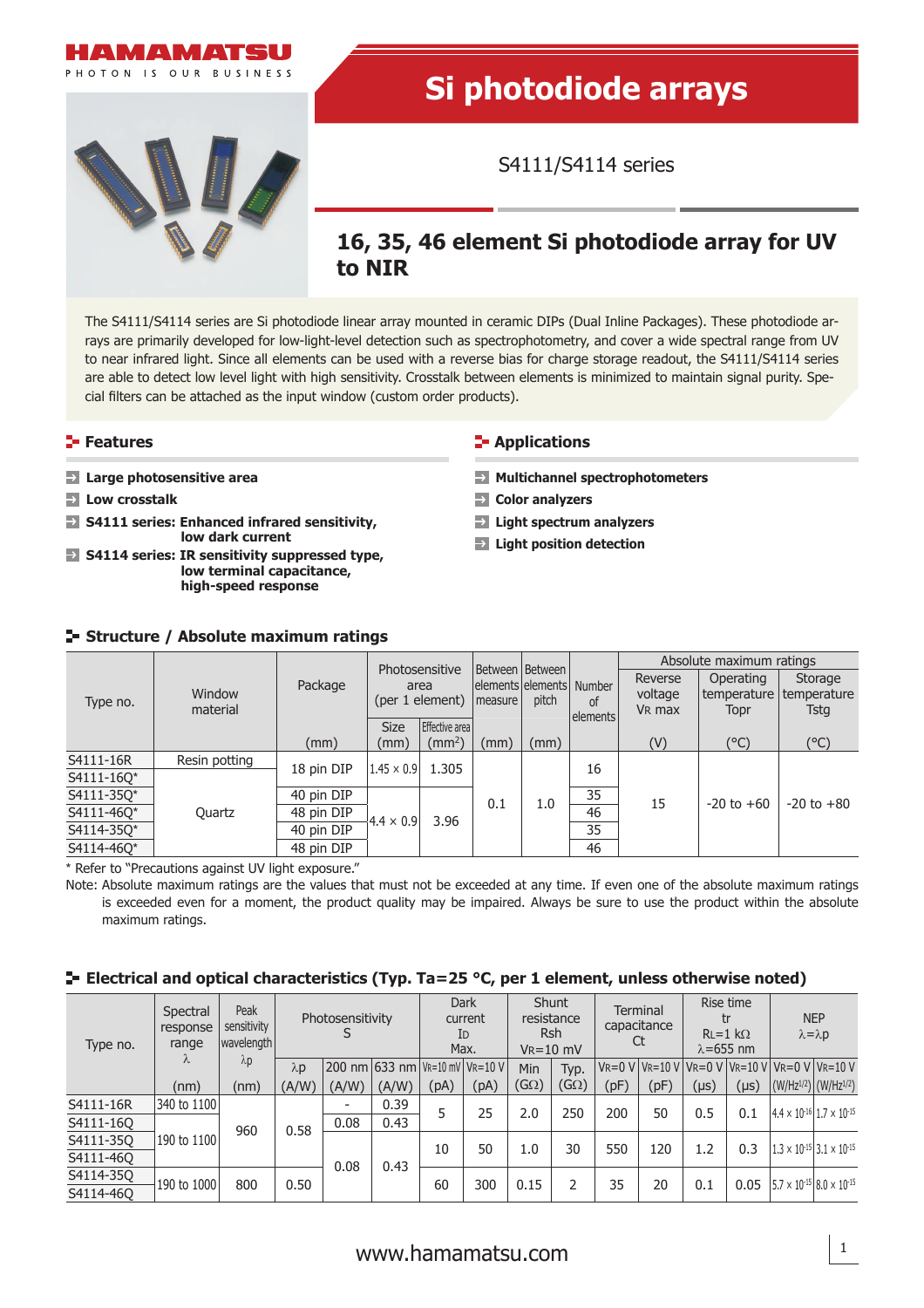# **Spectral response**





# **Photo sensitivity temperature characteristics**





# **P**- Dark current vs. reverse voltage

**Terminal capacitance vs. reverse voltage**



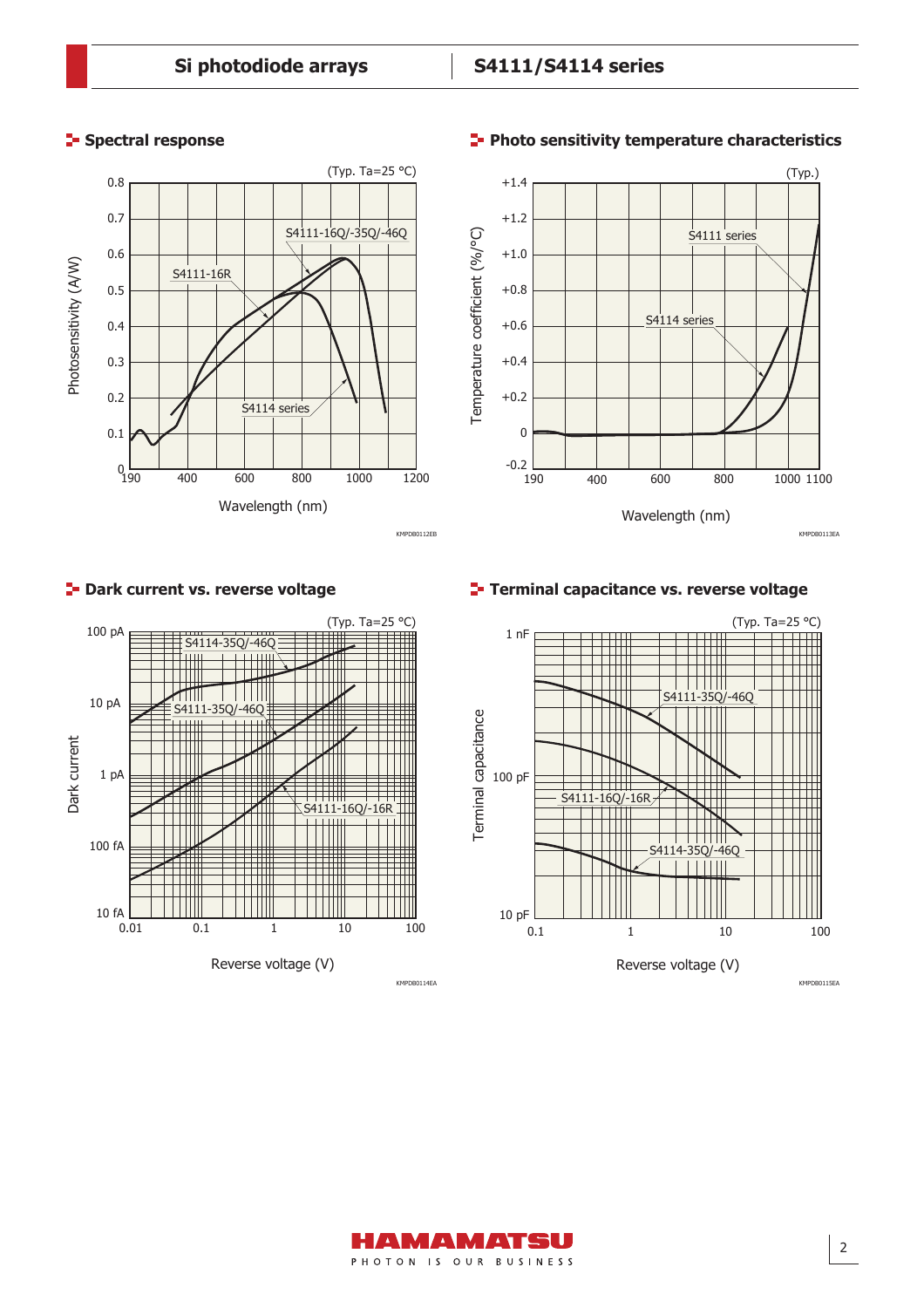100

10

Relative sensitivity (%)

Relative sensitivity (%)

1

S4114 series

(Ta=25 °C, λ=655 mm, VR=0 V)

# **Example of crosstalk**



Light position on photosensitive area (500 µm/div.)



KMPDA0136EB KMPDA0135EB

# **P** Dimensional outline (unit: mm)

1.45

(4.5)

surface Resin

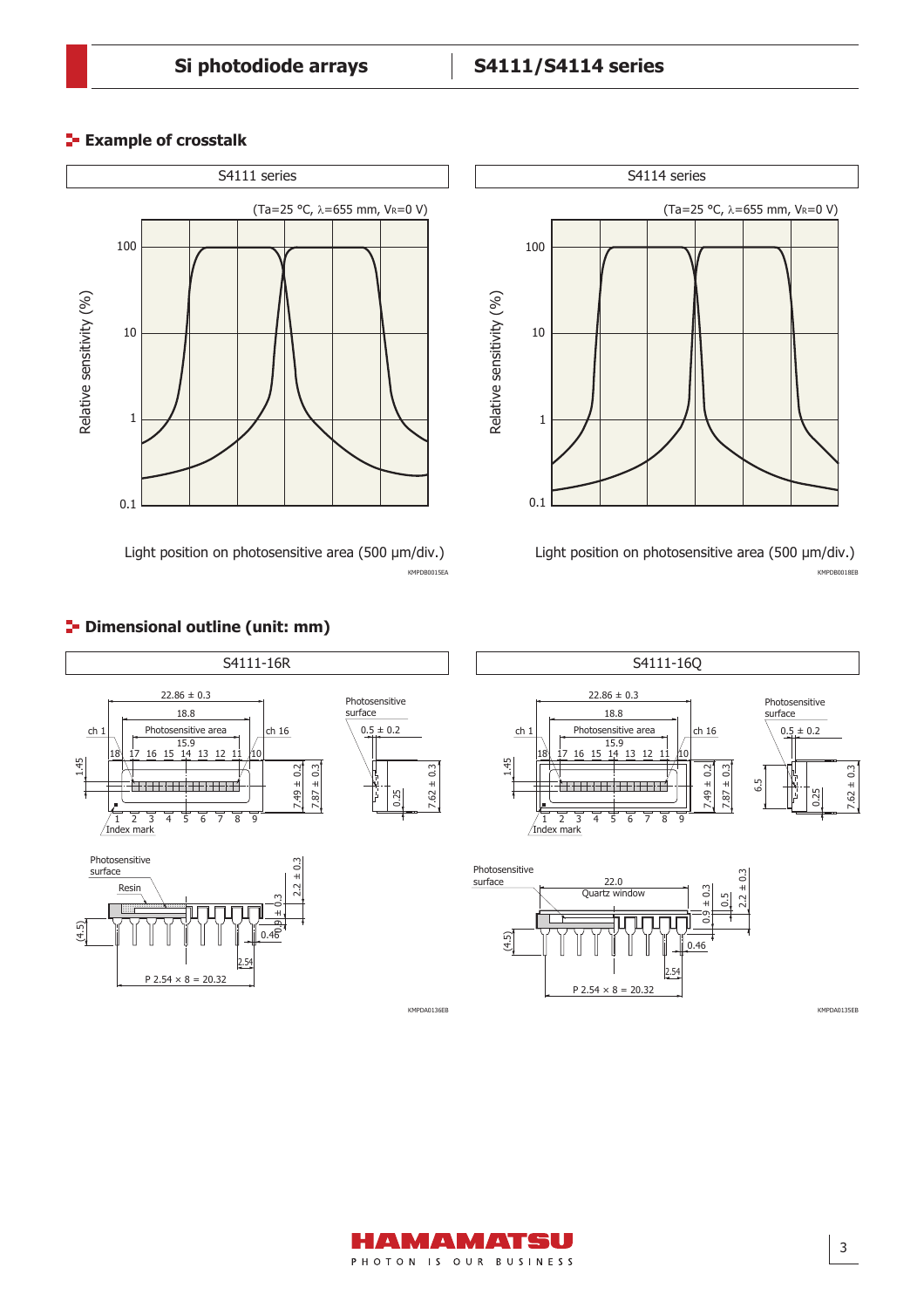

# **P** Details of elements (for all types)



|                                | А    | в   |     |
|--------------------------------|------|-----|-----|
| S4111-160/16R                  | 1.45 | 0.9 | 0.1 |
| S4111-35Q/46Q<br>S4114-35Q/46Q | 4.4  | 0.9 | 0.1 |

KMPDA0112EA

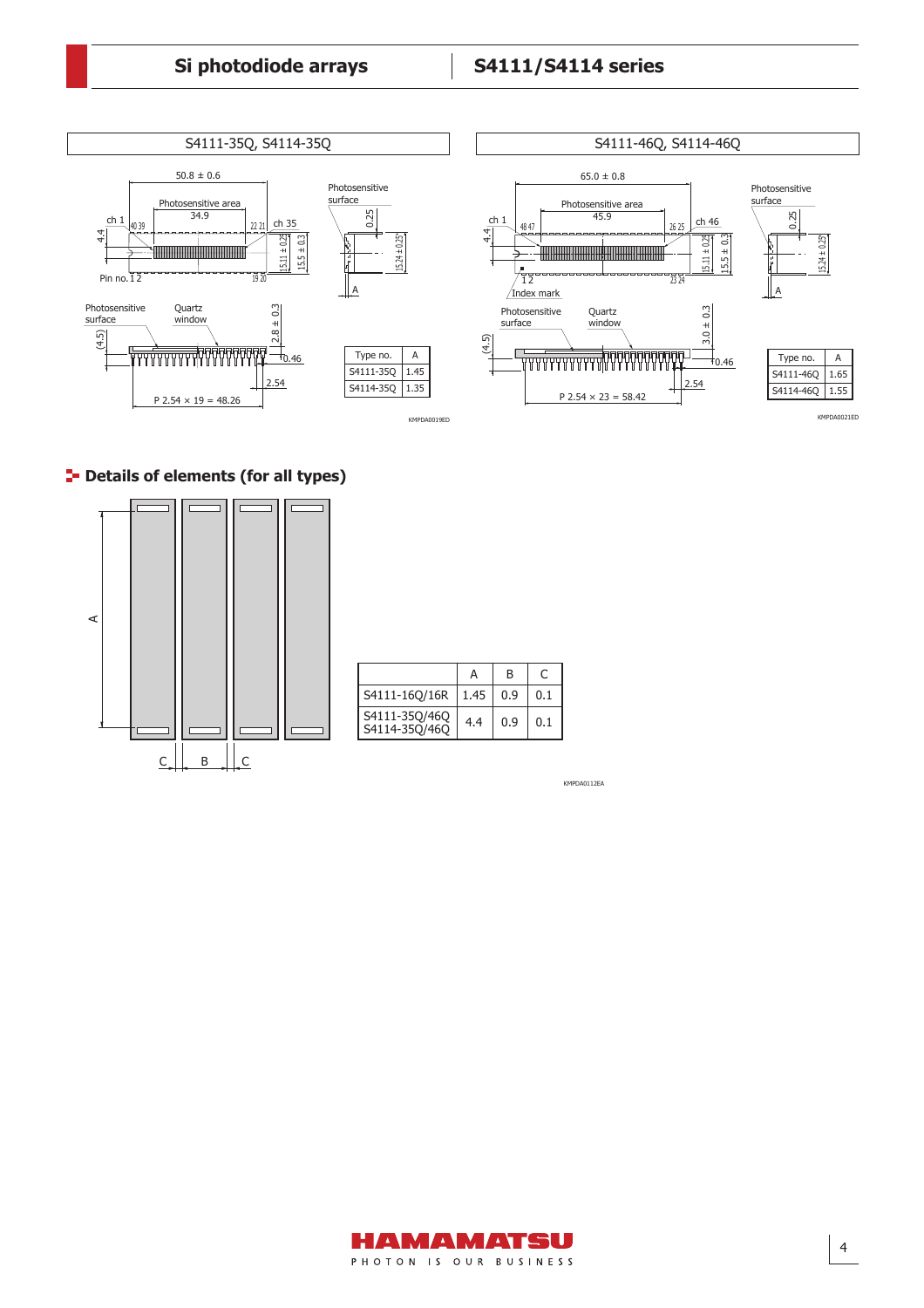| Pin no.         | 16-element                | 35-element                | 46-element      |
|-----------------|---------------------------|---------------------------|-----------------|
|                 | type                      | type                      | type            |
| $\mathbf 1$     | КC                        | KC                        | КC              |
| $\overline{2}$  | $\overline{2}$            | $\overline{2}$            | $\overline{2}$  |
| 3               | 4                         | 4                         | 4               |
| 4               | 6                         | 6                         | 6               |
| 5               | 8                         | 8                         | 8               |
| $\overline{6}$  | 10                        | 10                        | $10\,$          |
| 7               | 12                        | $\overline{12}$           | 12              |
| $\overline{8}$  | $\overline{14}$           | 14                        | 14              |
| 9               | 16                        | 16                        | 16              |
| 10              | KC                        | 18                        | 18              |
| 11              | 15                        | $\overline{\text{NC}}$    | 20              |
| 12              | 13                        | 20                        | 22              |
| 13              | 11                        | 22                        | 24              |
| 14              | 9                         | 24                        | 26              |
| 15              | 7                         | 26                        | 28              |
| 16              | $\overline{5}$            | $\overline{28}$           | 30              |
| $\overline{17}$ | $\overline{\overline{3}}$ | $\overline{30}$           | 32              |
| 18              | $\overline{1}$            | $\overline{32}$           | 34              |
| 19              |                           | $\overline{34}$           | $\overline{36}$ |
| $\overline{20}$ |                           | $\overline{\text{NC}}$    | $\overline{38}$ |
| 21              |                           | КC                        | 40              |
| 22              |                           | 35                        | 42              |
| 23              |                           | 33                        | 44              |
| $\overline{24}$ |                           | $\overline{31}$           | 46              |
| $\overline{25}$ |                           | 29                        | $\overline{KC}$ |
| $\overline{26}$ |                           | $\overline{27}$           | 45              |
| 27              |                           | 25                        | 43              |
| 28              |                           | $\overline{23}$           | 41              |
| 29              |                           | 21                        | 39              |
| 30              |                           | 19                        | 37              |
| 31              |                           | 17                        | 35              |
| 32              |                           | 15                        | 33              |
| 33              |                           | 13                        | 31              |
| 34              |                           | 11                        | 29              |
| 35              |                           | 9                         | 27              |
| $\overline{36}$ |                           | $\overline{7}$            | $\overline{25}$ |
| 37              |                           | $\overline{5}$            | 23              |
| $\overline{38}$ |                           | $\overline{\overline{3}}$ | $\overline{21}$ |
| 39              |                           | $\overline{1}$            | 19              |
| 40              |                           | <b>NC</b>                 | 17              |
| 41              |                           |                           | 15              |
| 42              |                           |                           | 13              |
| 43              |                           |                           | 11              |
| 44              |                           |                           | 9               |
| $\overline{45}$ |                           |                           | 7               |
| $\overline{46}$ |                           |                           | $\overline{5}$  |
| $\overline{47}$ |                           |                           | $\overline{3}$  |
| 48              |                           |                           | $\overline{1}$  |

# **Pin connections Pin connections Pin connections Pine 2**

 $<sub>0</sub>$  In the most generally used circuit, operational amplifiers are</sub> con-nected to each channel to read the output in real time. The output of an operational amplifier is of low impedance and thus can be easily multiplexed.



 In the charge storage readout method, the charge stored in the junction capacitance of each channel, which is proportional to the incident light intensity, can be read out in sequence by a multiplexer. With this method, reverse voltage must be applied to the photodiodes, so S4111 and S4114 series are suitable. One amplifier is sufficient but care should be taken regarding noise, dynamic range, etc.



KMPDC0002EA

Hamamatsu also provides the C9004 driver circuit for Si photodiode arrays, that allows direct mounting of the S4111-16Q/R on the circuit board.